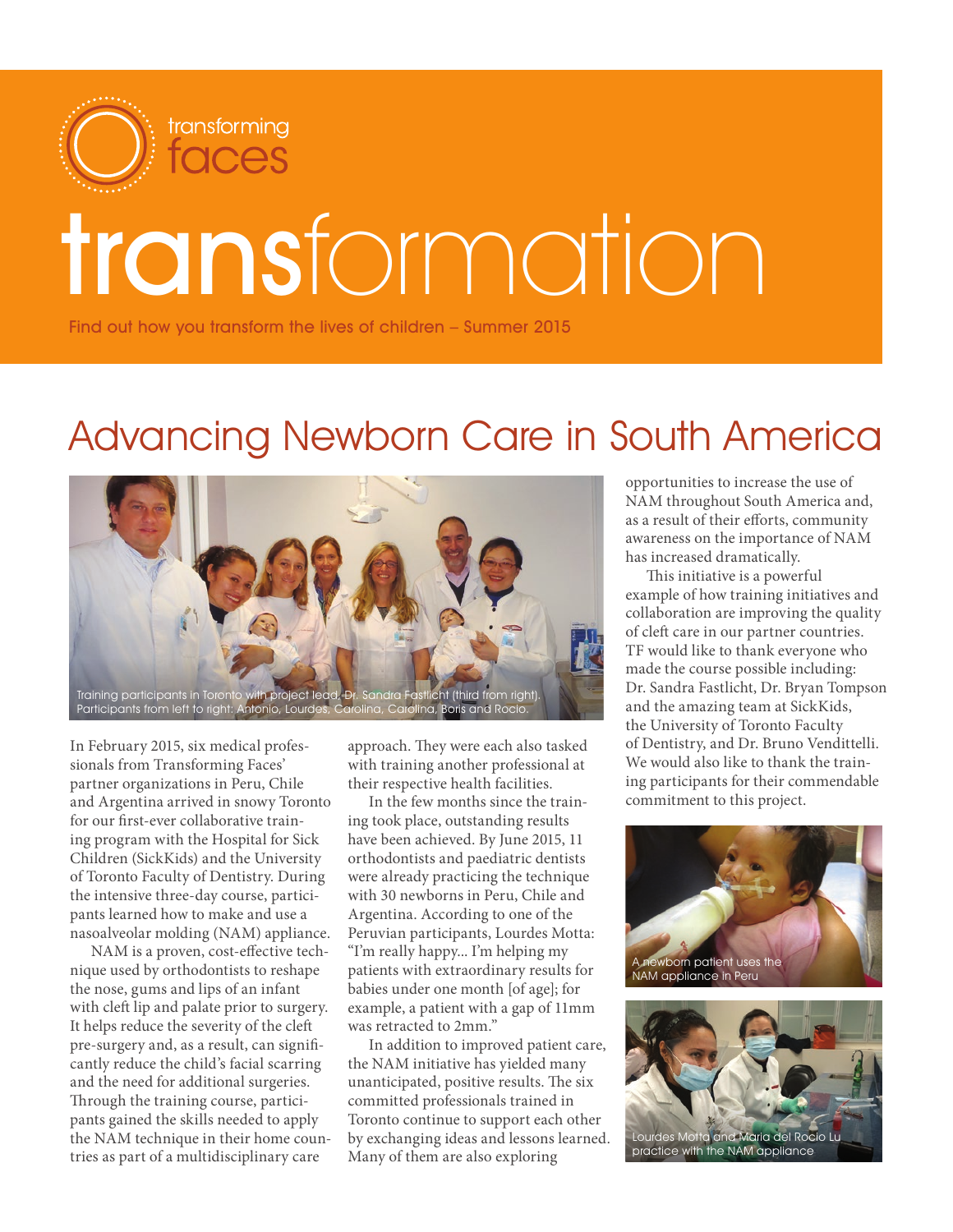# Meet Daungkaew

Daungkaew Namwong is the only child born to her parents, Lan and Ee in Myanmar. After their separation in 2012, Daungkaew was left in the care of her grandparents in northern Thailand. Here, Daungkaew is enrolled in prekindergarten and receives cleft care at our partner institution, the Northern Women's Development Foundation (NWDF).

Daungkaew was admitted to our project in January 2012, and had her cleft palate repaired one year later. She attends regular assessments to monitor her development and overall, she is progressing well. Now a shy but happy 3-year-old, Daungkaew continues to receive care through NWDF's mobile speech therapy and oral hygiene camps.



# SLT Exchange in Ireland

Berhane Abera, TF's assistant speechlanguage pathologist in Ethiopia, participated in a speech-language therapy (SLT) exchange in Ireland this May. The two-week program included visits to speech therapy facilities around Dublin, a meeting with the speech department at Trinity College Dublin,

and the chance to observe patient sessions, including paediatric feeding and vocal cord function screenings. Berhane gained essential knowledge that she will use to strengthen SLT services at our partner hospital, Yekatit 12, and the new SLT training program that has been developed for Addis Ababa University.



#### ECO Guidelines

The first year is critical for a child born with cleft lip and palate. Without proper care, infants with oral clefts are vulnerable to abandonment, poor nutrition, illness and even death. As a result, establishing universal standards for newborn patient care is crucial.

Over the past four years, the European Cleft Organisation (ECO) has worked tirelessly to set Europe's first ever guidelines for early cleft care. TF is thrilled to announce that our friends and former colleagues at ECO, whom we funded between 2008 and 2011, have finally accomplished this goal. In February 2015, with 75% of the vote, ECO's guidelines for early cleft care were approved by the European Committee for Standardization.

The European cleft guidelines outline processes for the proper care of infants born with cleft lip and palate including diagnosis, referrals, immediate postnatal care, nutrition and support for parents. Developed with input from 16 country representatives, the cleft guidelines document is an extremely useful tool to help ensure patients receive safe, effective and consistent treatment throughout the region.

According to ECO's Executive Director, Gareth Davies, "I am delighted we now have a set of guidelines on early cleft care, agreed at a European level. These will be enormously helpful to those countries that do not have national guidelines in cleft care." Gareth hopes that, in due course, these guidelines will be adopted on a global scale.

To learn more, visit ecoonline.org

#### We've Moved!

Transforming Faces has moved to a new office. Please make note of our new mailing address:



637 College Street Toronto, Ontario M6G 1B5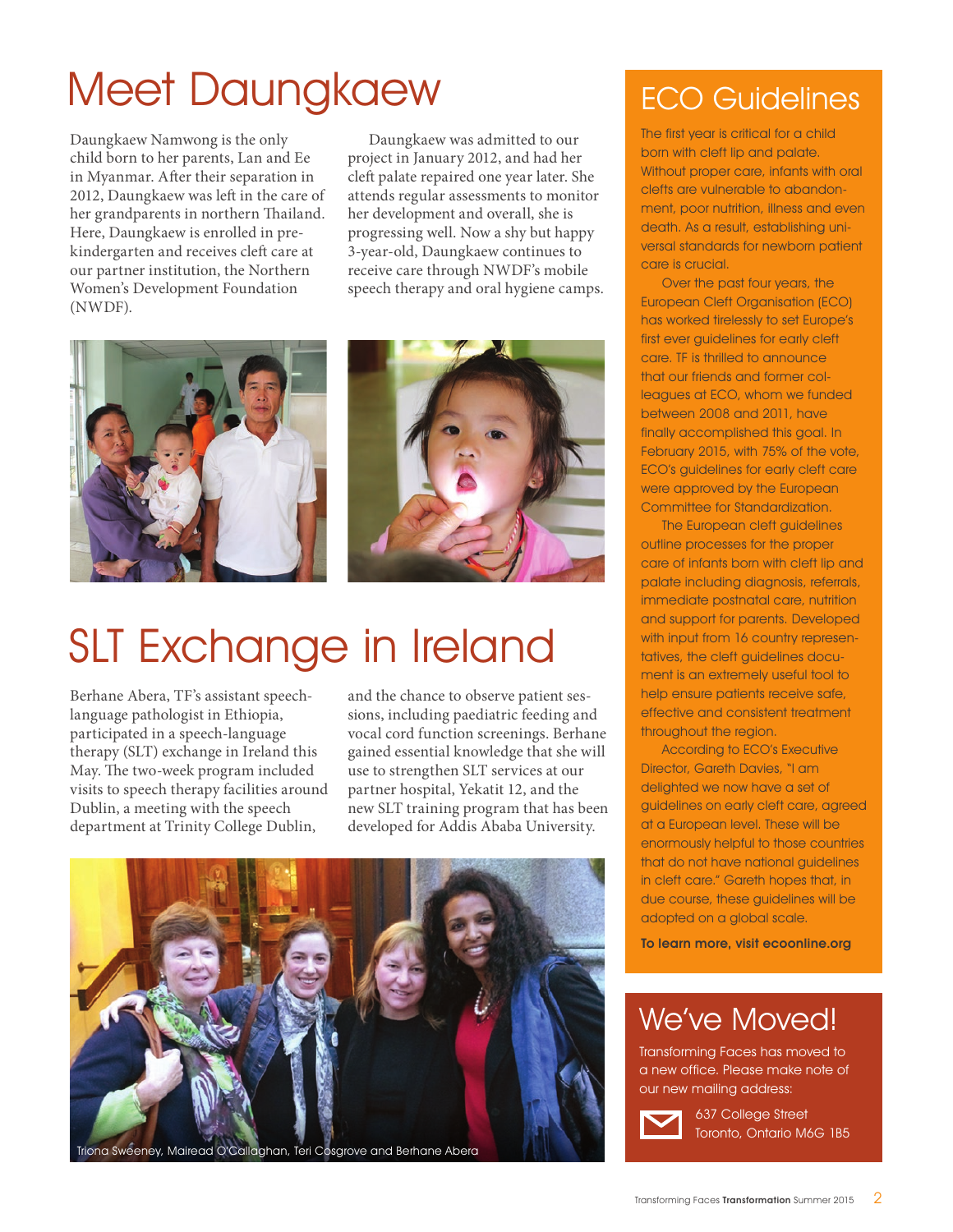# Beyond a Single Surgery

When Rubana was born with a cleft lip and palate, her mother Ariappa admits feeling very distressed and crying a lot. She was not aware that affordable cleft care was available until she was directed to our India partner facility, Sri Ramachandra University (SRU). Through SRU, Rubana underwent three cleft repair surgeries supported by Smile Train, and began receiving ongoing speech therapy at TF's mobile speech camps.

#### The Community of Practice

Speech therapy is a major part of rehabilitation for children born with cleft lip and palate. However, in many developing countries there is a severe shortage of qualified speech-language therapists (SLTs) and very limited access to formal training programs. The Community of Practice is a collaborative initiative designed to explore this challenge.

TF has partnered with SLT professionals in Ethiopia, Thailand and Bangladesh to create a network where members can share knowledge, best practices and issues, and together carve out solutions. The project also involves the creation of computerbased SLT lecture materials to be delivered at the university level in these three countries. Currently, the project is in the content development phase, and is on track to be piloted at leading universities in these countries early next year. The initiative would not be possible without the efforts of the project's lead SLT, Kim Bradley, a team of Canadian expert volunteers, and the course developer, Desire2Learn.



Community of Practice leaders from left to right: Mesay Gebrehanna Habte (Ethiopia), Dr. Supaporn Chinchai (Thailand) and Sharmin Hasnat (Bangladesh)

Now, over a decade later, Rubana is in the 7th grade and enjoys studying Tamil. Both Rubana and her mother are very happy with her progress and the quality of care she has received. Rubana notes that "before treatment, when I [spoke] nobody understood me but now I can speak clearly. I still have problems with 's' sounds [but] I am trying hard to achieve that." One day, Rubana hopes to become a police officer.



Rubana at age three (left), and in the 7th grade (right)

### Fund-A-Need Surgical Equipment in Ethiopia



In Ethiopia, TF partners with Yekatit 12 Hospital, the country's only comprehensive cleft care centre. Every year, Yekatit 12 treats roughly 500 cleft patients and performs 1,000 surgeries on patients with clefts, head injuries, other craniofacial conditions and severe burns.

While the team is highly skilled, they have recently expressed frustration with the lack of safe, reliable surgical equipment needed to perform their work. To date, they have relied on mostly outdated, second-hand equipment that is increasingly hindering their ability to perform standard procedures. In response, TF has undertaken an ambitious fundraising initiative to raise over \$100,000 in funds for critical new equipment, including electrosurgery, suction and X-Ray machines.

This equipment is vital to ensuring our partners are armed for success and our patients receive the highest quality care.

Thanks to the generosity of Beautiful Before & After guests, rotary clubs and foundations, we have already raised over \$19,000 towards this goal... but there is still a very long way to go!

Please consider making a donation to help transform the lives of Ethiopian medical professionals and patients. 100% of contributions will go directly to this initiative and all donations over \$200 will be matched.

To show your support, visit www.transformingfaces.org/donate or call us at 416-222-6581.